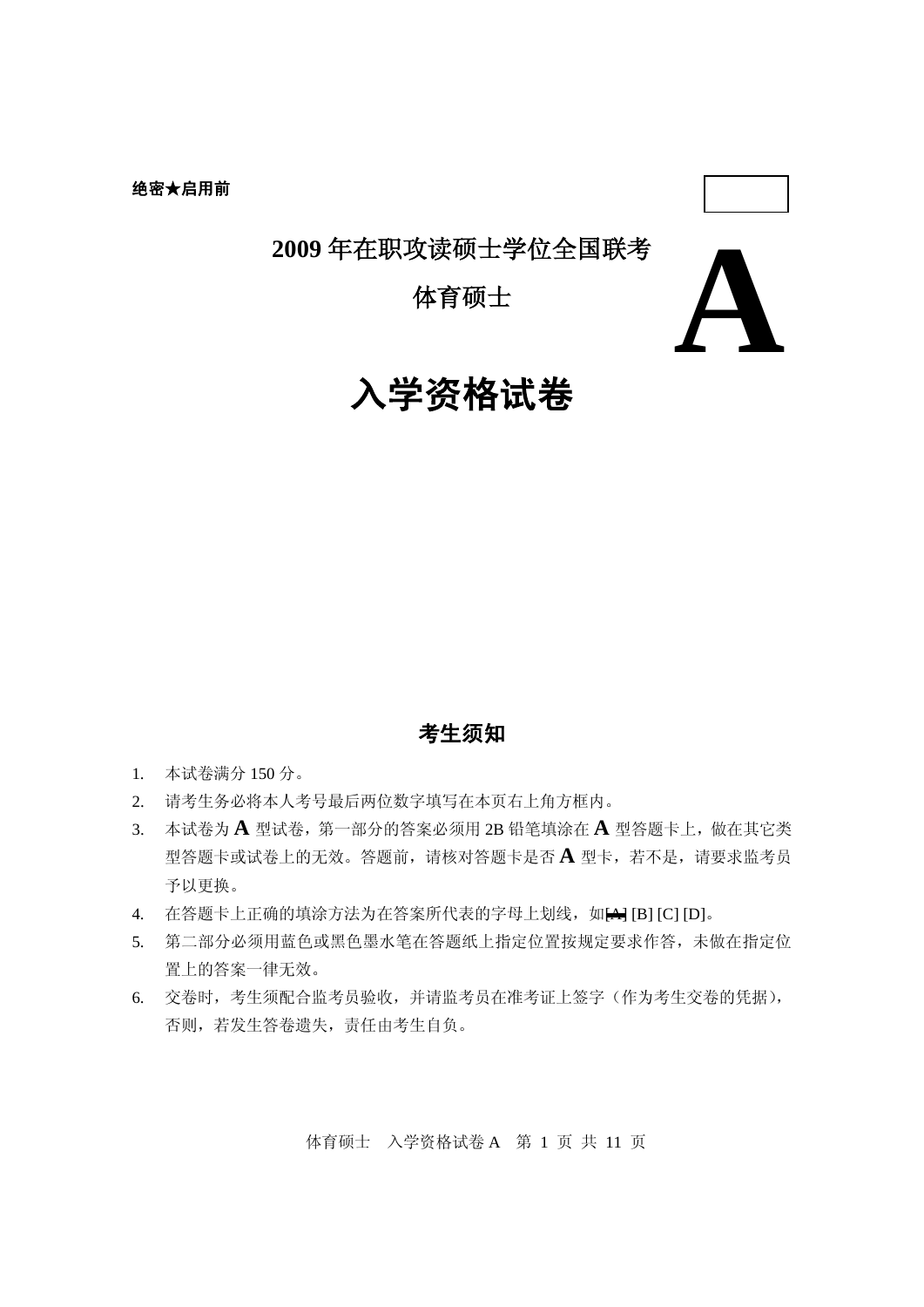# 第一部分

### 一、英语语法单项选择题

**Directions:** *In this part there are ten incomplete sentences. For each sentence there are four choices marked A, B, C and D. Choose the one that best completes the sentence. Mark your answer on the ANSWER SHEET with a single line through the center. (10 points, one for each)*

| 1. By the end of next year, they _________ another three modern hotels there.                          |                     |  |  |  |
|--------------------------------------------------------------------------------------------------------|---------------------|--|--|--|
| A. will build                                                                                          | B. will be building |  |  |  |
| C. will have been built                                                                                | D. will have built  |  |  |  |
| 2. This kind of fresh fruit ________ wonderful.                                                        |                     |  |  |  |
| A. are tasted                                                                                          | B. tastes           |  |  |  |
| C. taste                                                                                               | D. is tasting       |  |  |  |
| 3. Hardly had he finished his speech ______ the audience started cheering.                             |                     |  |  |  |
| A. when                                                                                                | B. before           |  |  |  |
| C. than                                                                                                | D. until            |  |  |  |
| 4. Once environmental damage _______, it may take many years for the system to recover.                |                     |  |  |  |
| A. has done                                                                                            | B. is to do         |  |  |  |
| C. is done                                                                                             | D. does             |  |  |  |
| 5. ______ the price, they are prepared to pay for it.                                                  |                     |  |  |  |
| A. However                                                                                             | B. Whatever         |  |  |  |
| C. Whichever                                                                                           | D. Wherever         |  |  |  |
| 6. Michael Jordan is, by far, and will be for a time ______, the best basketball player in the history |                     |  |  |  |
| of the game.                                                                                           |                     |  |  |  |
| A. coming                                                                                              | B. to have come     |  |  |  |
| C. to come                                                                                             | D. to be            |  |  |  |
| 7. How close parents are to their children ________ a strong influence on the character of their       |                     |  |  |  |
| children.                                                                                              |                     |  |  |  |
| A. have                                                                                                | B. has              |  |  |  |
| C. having                                                                                              | D. had              |  |  |  |
| 8. It is high time that the international community _______ together to fight against the current      |                     |  |  |  |
| financial crisis.                                                                                      |                     |  |  |  |
| A. work                                                                                                | B. works            |  |  |  |
| C. worked                                                                                              | D. working          |  |  |  |
| 体育硕士 入学资格试卷 A 第 2 页 共 11 页                                                                             |                     |  |  |  |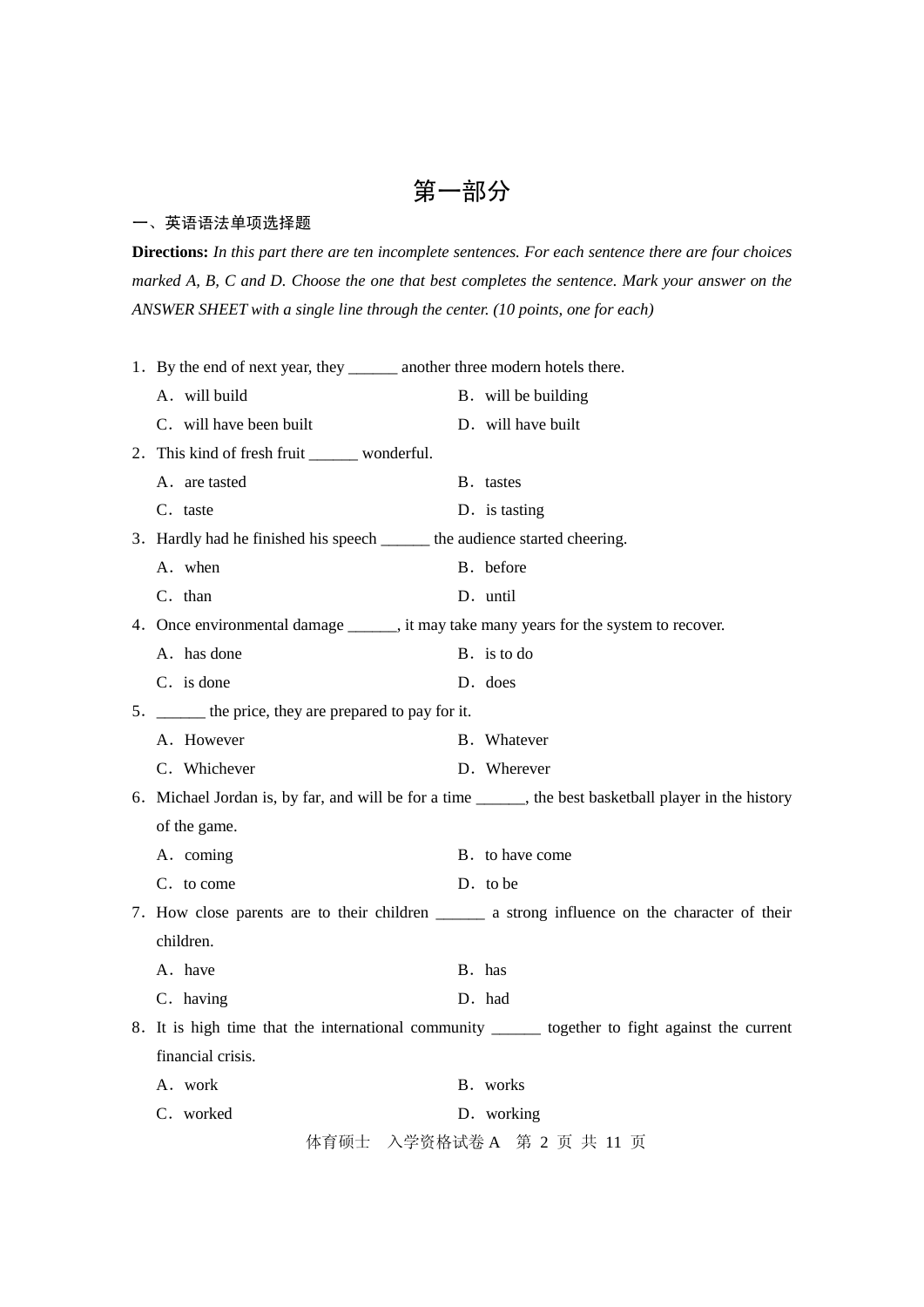9.Today left-handedness is generally accepted but it is still a disadvantage in a world \_\_\_\_\_\_ most people are right-handed.

| A. which                                 | B. that                                      |
|------------------------------------------|----------------------------------------------|
| C. when                                  | D. where                                     |
| 10. Only by understanding the Web deeply | hope for people to grasp its full potential. |
| A. can there be                          | B. can be there                              |
|                                          |                                              |

C. be there can  $D$ . there can be

### 二、英语词汇单项选择题

**Directions:** *In this part there are ten incomplete sentences. For each sentence there are four choices marked A, B, C and D. Choose the one that best completes the sentence. Mark your answer on the ANSWER SHEET with a single line through the center. (10 points, one for each)*

|  |                                                                     | 11. We want the government to take ________ of what we think they should do for the homeless.         |
|--|---------------------------------------------------------------------|-------------------------------------------------------------------------------------------------------|
|  | A. steps                                                            | B. measures                                                                                           |
|  | C. notice                                                           | D. sight                                                                                              |
|  |                                                                     | 12. It is reported that computers _______ for 5% of the country's commercial electricity consumption. |
|  | A. accumulate                                                       | B. account                                                                                            |
|  | C. accord                                                           | D. accomplish                                                                                         |
|  | 13. How did it ________ you were so unhappy with the news?          |                                                                                                       |
|  | A. come about                                                       | B. come out                                                                                           |
|  | C. come to                                                          | D. come around                                                                                        |
|  |                                                                     | 14. The young heir was so ________ that he gave all his money away in a couple of years.              |
|  | A. handsome                                                         | B. genuine                                                                                            |
|  | C. talented                                                         | D. generous                                                                                           |
|  | 15. Don't drive so ______! We've got plenty of time.                |                                                                                                       |
|  | A. fast                                                             | B. quickly                                                                                            |
|  | C. rapidly                                                          | D. swiftly                                                                                            |
|  | 16. The job is great ________ salary, but it has its disadvantages. |                                                                                                       |
|  | A. in terms of                                                      | B. in favor of                                                                                        |
|  | C. in spite of                                                      | D. in place of                                                                                        |
|  |                                                                     | 体育硕士 入学资格试卷 A 第 3 页 共 11 页                                                                            |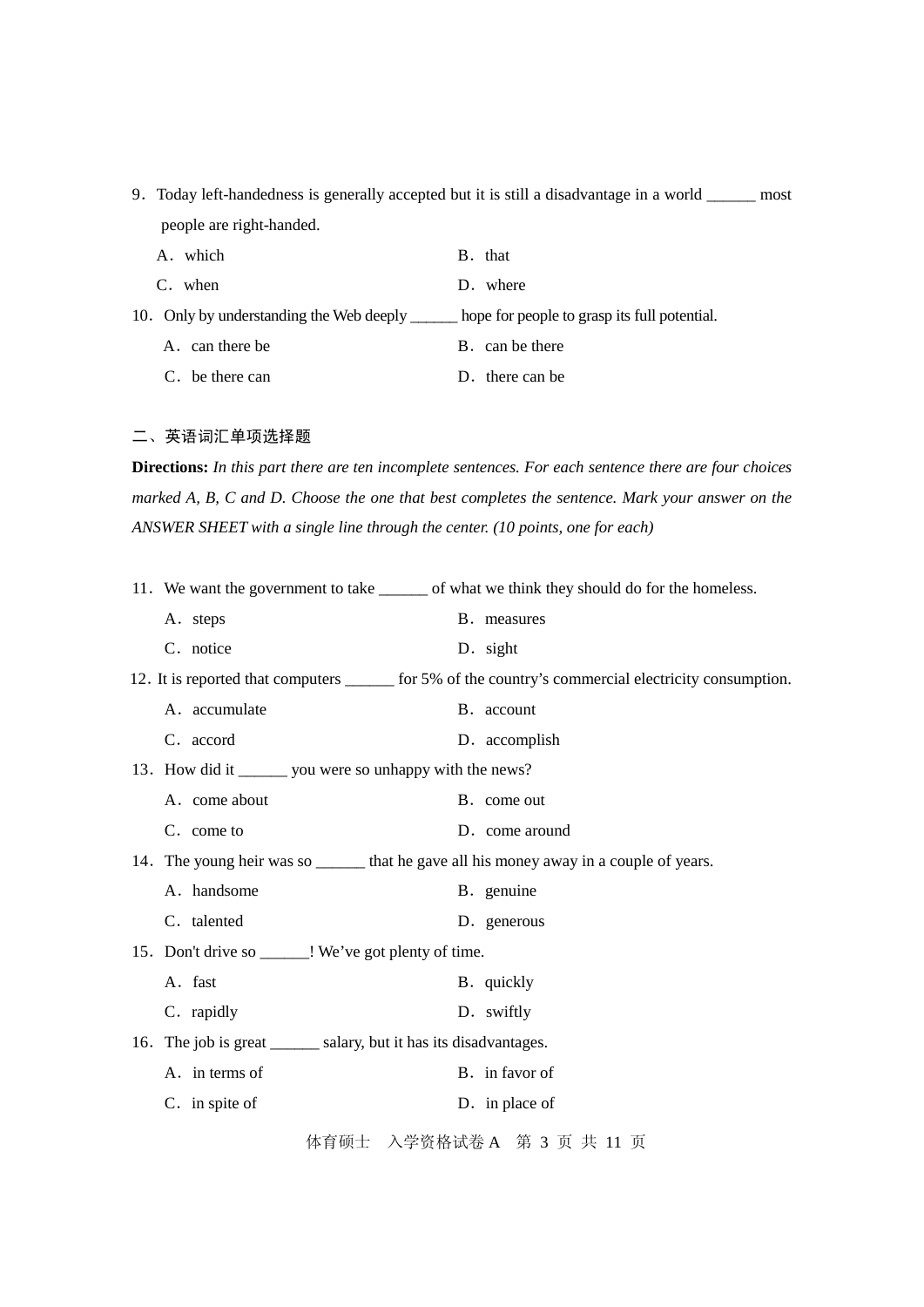|                     | 17. In the speech the president made his most significant call for the expansion of people's       |
|---------------------|----------------------------------------------------------------------------------------------------|
| in politics.        |                                                                                                    |
| A. attention        | B. participation                                                                                   |
| C. intervention     | D. consultation                                                                                    |
|                     | 18. Once you can afford to feed, clothe and house yourself, each extra dollar _____less and less   |
| difference.         |                                                                                                    |
| A. takes            | B. causes                                                                                          |
| C. makes            | D. results                                                                                         |
|                     | 19. It may be worthwhile at this moment to _______ and see what results we have got after one      |
| year's experiments. |                                                                                                    |
| A. look back        | B. look around                                                                                     |
| C. look up          | D. look forward                                                                                    |
|                     | 20. What you're _______ to read may challenge your assumptions about the kind of world we live in. |
| A. around           | B. ahead                                                                                           |
| C. above            | D. about                                                                                           |

#### 三、英语阅读理解题

**Directions:** *In this part there are two passages. Each passage is followed by questions or unfinished statements with four choices marked A, B, C and D. Decide on the best choice and mark your answer on the Answer Sheet with a single line through the center. (10 points, one for each)*

#### **Passage One**

#### **Questions 21-25 are based on the following passage:**

体育硕士 入学资格试卷 A 第 4 页 共 11 页 Attention-deficit disorder (ADD) happens with about 5% of children in school. These children show signs of not paying attention or doing things without thinking first. They may not be able to follow more than one direction at a time. Their actions can be quick and they talk like they are in a hurry. Doing these things is called "being **hyperactive**." Many of the children who are looked at for ADD seem hyperactive. They tend to bother other students at the wrong times. Sometimes a child with ADD is labeled as lazy, excited, or a trouble maker. Many times the problem is not their fault and they can not control it. About half of the children with ADD usually stop their ADD behavior by the time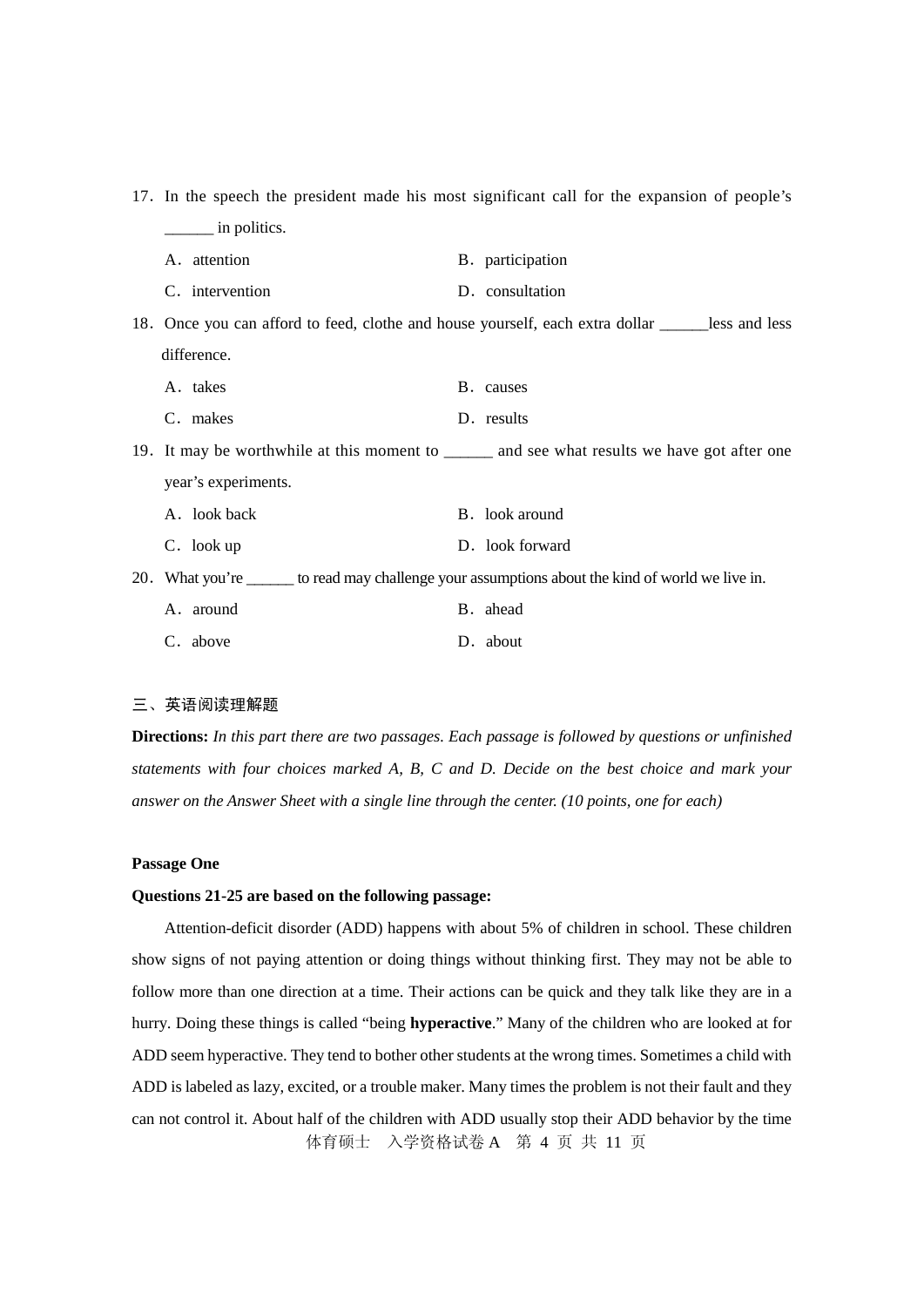they become an adult. Those that do not lose their ADD behavior continue to have a hard time staying on one task for very long. There are many reasons why a person may have a hard time focusing on a task for very long. A doctor will need to see or hear about how the person acts in a lot of different places. The medical history of the person is important, too. There are tests that can be given to help in seeing if the person has ADD. Sometimes medicine can help a person with ADD. It can help the person to focus on a task longer and to cut down on responding to distractions. The medicine must be given by a doctor and the person with ADD carefully watched to see if the medicine is helping.

- 21.Which of the following is NOT a sign of ADD children?
	- A. Not focusing on what they are doing.
	- B. Talking like they are in a hurry.
	- C.Thinking twice before taking action.
	- D. Following one direction at a time.
- 22. The word "hyperactive" (Line 4) most probably means "\_\_\_\_\_\_".
	- A. talkative B. overactive
	- C. sensitive D. threatening
- 23.What happens to ADD children when they become adults?
	- A.Some may stop their ADD behavior.
	- B. They tend to be lazy and troublesome.
	- C.They have to rely on medical treatment.
	- D. They have a hard time in their life.
- 24. Tests can be given to children by a doctor \_\_\_\_\_\_\_\_.
	- A. to help them focus on a task longer
	- B. to help confirm whether they have ADD
	- C. to learn more about their medical history
	- D. to see how they act in different situations
- 25.What does the medicine for ADD help to do?
	- A. Stop making troubles. B. Respond more to distractions.
	- C. Watch the children carefully. D. Stay on a task longer.

体育硕士 入学资格试卷 A 第 5 页 共 11 页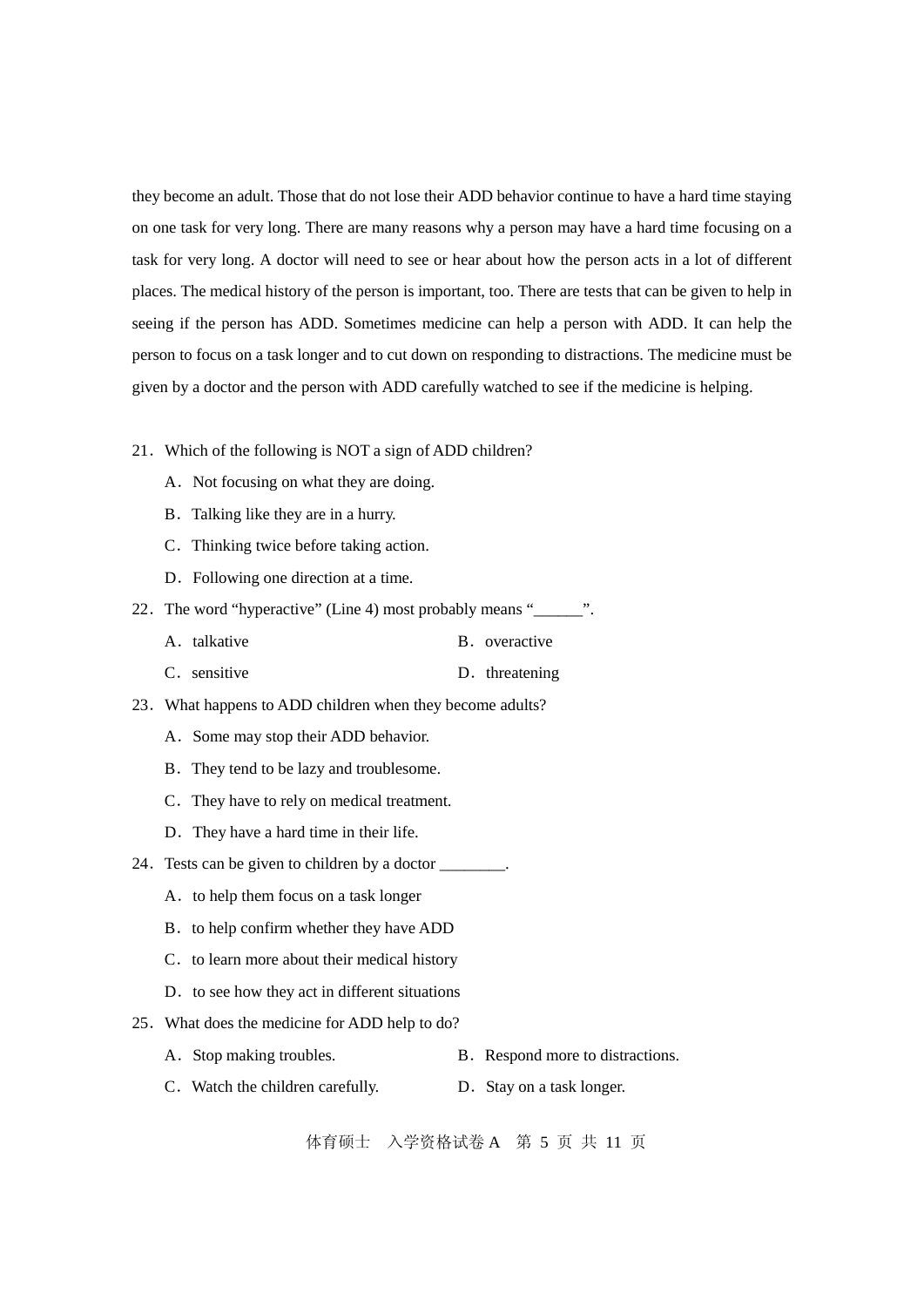#### **Passage Two**

#### **Questions 26-30 are based on the following passage:**

The strong tie between organized sports and the competitive ethic (准则) has given greater importance to men's sports than to women's, since man's role in the United States is viewed as more competitive and aggressive than woman's. As one high school teacher stated more than two decades ago: "Our culture does not require girls to compete against each other in physical activity to achieve the acceptable female image. Our culture does require boys to do so."

 During the last fifteen years, however, this has been changing, and a stronger emphasis on equality for women has emerged in all facets  $(7\bar{m})$  of American life, including organized sports. High schools and colleges have been urged to give more emphasis to women's sports and to spend more money on them. In fact, laws governing equality have required many schools to do so.

 It is still true, however, that most Americans believe men's organized sports are more important than women's. In high school, and to a lesser extent in college, males earn popularity and recognition through competing in organized sports, while females often earn these same things by being cheerleaders. The cheerleader does not compete. Rather, she is part of a group of pretty girls who lead the people watching football or basketball games in cheering for the school team, which is composed of competitive young men.

The difference in roles between the males and females at major sports events reflects differences in traditional roles later in life, when men are expected to compete for economic success and women are supposed to give men emotional support as wives and homemakers.

#### 26.What has brought greater importance to men's sports?

- A.The strong tie between sports and competition.
- B. The competitive and aggressive nature of men.
- C.The improper teaching of high school education.
- D. The competition against others in physical activity.
- 27. The last fifteen years in America has seen
	- A. a stronger emphasis on men's sports
	- B. a significant increase in fund for sports
	- C. a social trend towards equality for women
	- D. the passing of laws more favorable to women

体育硕士 入学资格试卷 A 第 6 页 共 11 页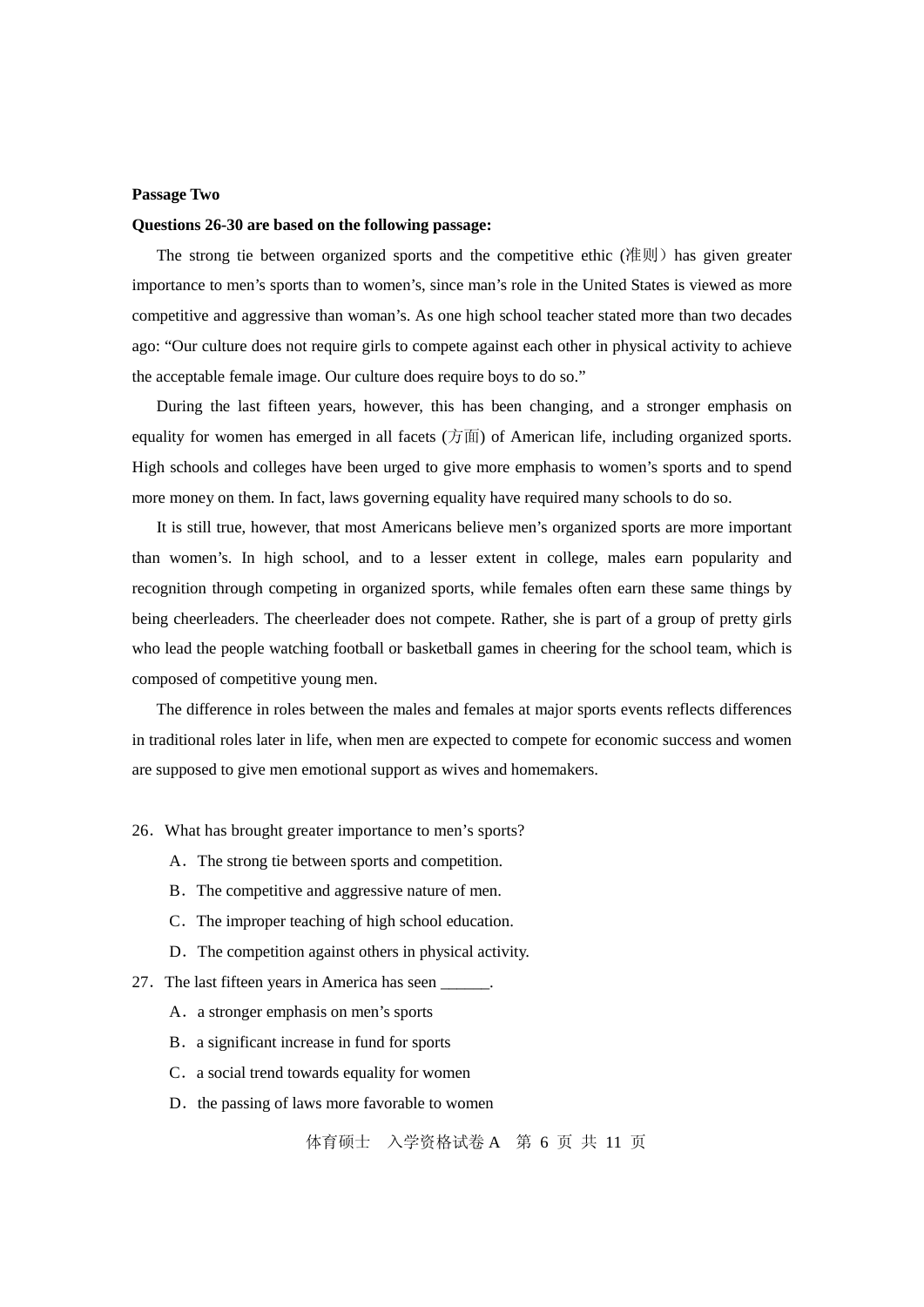- A. Men's sports are considered more important than women's.
- B. Males and females earn popularity through different ways.
- C. Males earn less recognition in college than in high school.
- D. Females often lead people cheering for the school team.
- 29. Men and women have different traditional roles in life because \_\_\_\_\_\_.
	- A. they play different roles at major sports events
	- B. men are stronger in competing for economic success
	- C.women can give men more emotional support as wives
	- D. society has different expectations of men and women
- 30.This passage is mainly concerned with \_\_\_\_\_\_.
	- A. the competition between men and women
	- B. the inequality between men and women
	- C. the difference in expectations of men and women
	- D. the relation between sports and competition

#### 四、体育综合单项选择题(每小题1分,共15分)

| 31. 运动强度愈大,持续时间愈(  )的运动项目,每分需氧量则愈( | $\sum_{\alpha}$            |
|------------------------------------|----------------------------|
| A. 长, 大                            | B. 短, 大                    |
| C. 长, 小                            | D. 短, 小                    |
| 32. 三磷酸腺苷在酶的催化下,迅速分解为(  ),并释放出能量。  |                            |
| A. 三磷酸腺苷和无机磷酸                      | B. ADP 和有机磷酸               |
| C. 三磷酸腺苷和有机磷酸                      | D. ADP 和无机磷酸               |
| 33. 学习和掌握运动技能,就是建立(  )的过程。         |                            |
| A. 反射                              | B. 条件反射                    |
| C. 运动条件反射                          | D. 非条件反射                   |
| 34. 胰岛素是由胰岛的( ) 细胞分泌的。             |                            |
| $A. \alpha$                        | $B. \beta$                 |
| $C. \gamma$                        | $D. \theta$                |
| 35. 到达高原初期,运动员的晨脉比在平原时会(           | $)$ .                      |
| A. 下降                              | B. 升高                      |
| C. 不变                              | D. 不稳定(一会儿高, 一会儿低)         |
|                                    | 体育硕士 入学资格试卷 A 第 7 页 共 11 页 |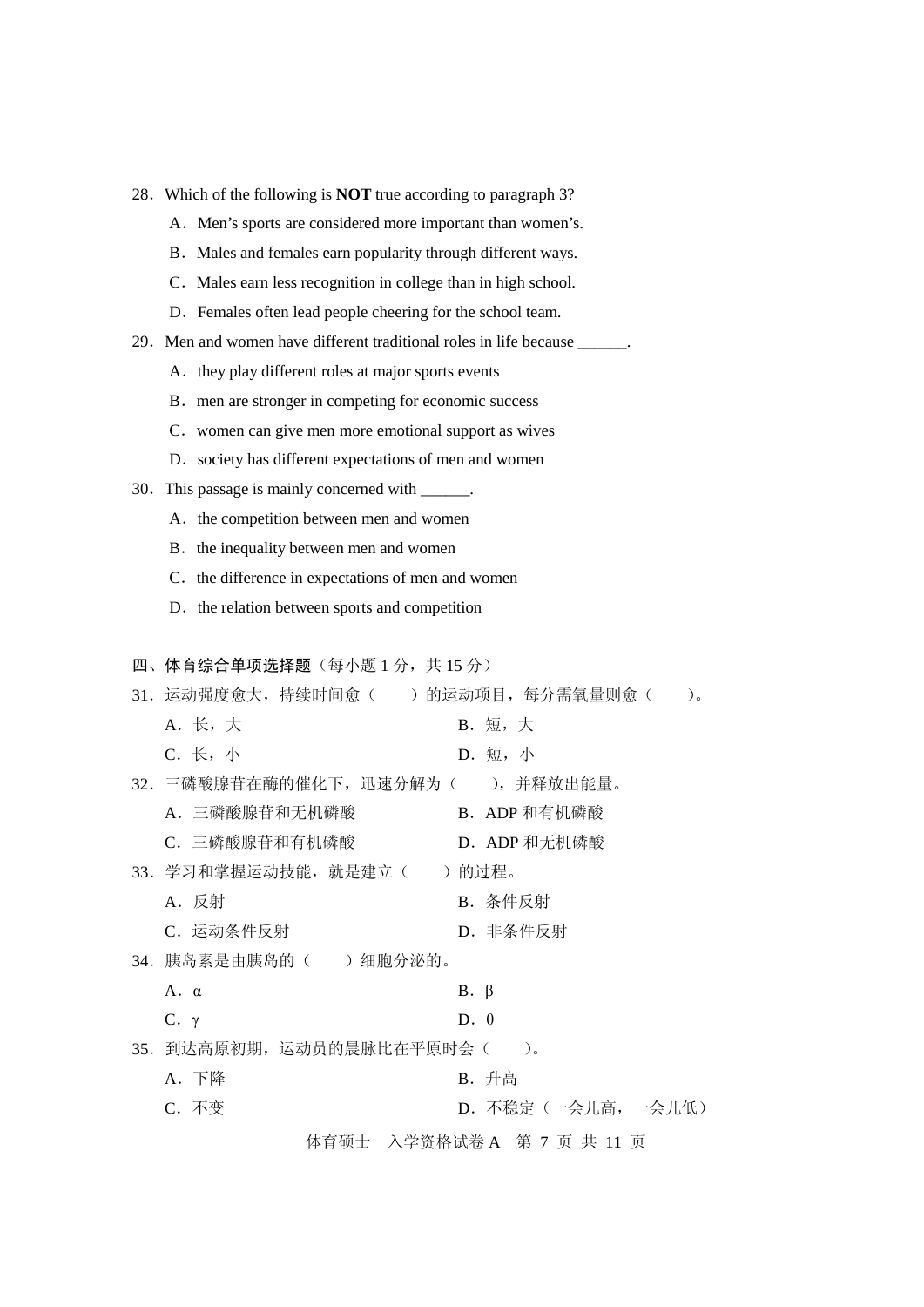- 36. 社区体育是指在社区居民的居住区内开展的() 体育活动。
	- A. 群众性 **B.** 意技性
	- C. 娱乐性 <br>
	D. 竞赛性
- 37. 我国在 2001 年进行了最有力度的体育课程改革,将体育课更名为体育与健康课,施行新 的体育与健康课程标准,并将体育课的目标划分为()五个横向领域目标和六个纵 向水平目标。
	- A.运动参与、运动技能、身体健康、心理健康、社会适应
	- B.身体素质、身体机能、器官功能、兴趣爱好、社会服务
	- C. 运动方法、运动动作、运动技能、运动习惯
	- D.身体健康、心理健康、道德健康、行为健康、社会文化素养高
- 38. 应试教育在学校体育中的反映是: 片面强调所谓社会的需要和统一的要求,采取() 的模式来对待学校体育工作和学生的体育学习,忽视甚至压抑学生的体育兴趣与体育特 长的发展。
	- A.前苏联的体育教学大纲和教材
	- B.以传授运动技术为中心,以技评达标为目的
	- C.以学生为本,因材施教
	- D.一个大纲、一个教材、一种标准、一个规格、"一刀切"、"齐步走"
- 39.在体育教学过程中,常用的以语言传递信息为主的体育教学方法有( )。
	- A.动作示范法、演示法、保护与帮助法、视听引导法等
	- B.分解练习法、完整练习法、领会教学法和循环练习法
	- C.讲解法、问答法、讨论法
	- D.竞赛法、游戏法
- 40.体能是指人体在运动中各器官系统所表现出的能力,它包括与健康有关的体能和与运动有 关的体能。与健康有关的体能包括()。
	- A.力量、速度
	- B.耐力、灵敏
	- C.爆发力、骨骼强度
	- D.心肺耐力、柔韧性、肌肉耐力、身体成份、肌肉力量等
- 41.下列不属于间歇训练法的是( )。
	- A. 低强性间歇训练法<br>B. 高强性间歇训练法
	- C. 强化性间歇训练法 **D. 发展性间歇训**练法

体育硕士 入学资格试卷 A 第 8 页 共 11 页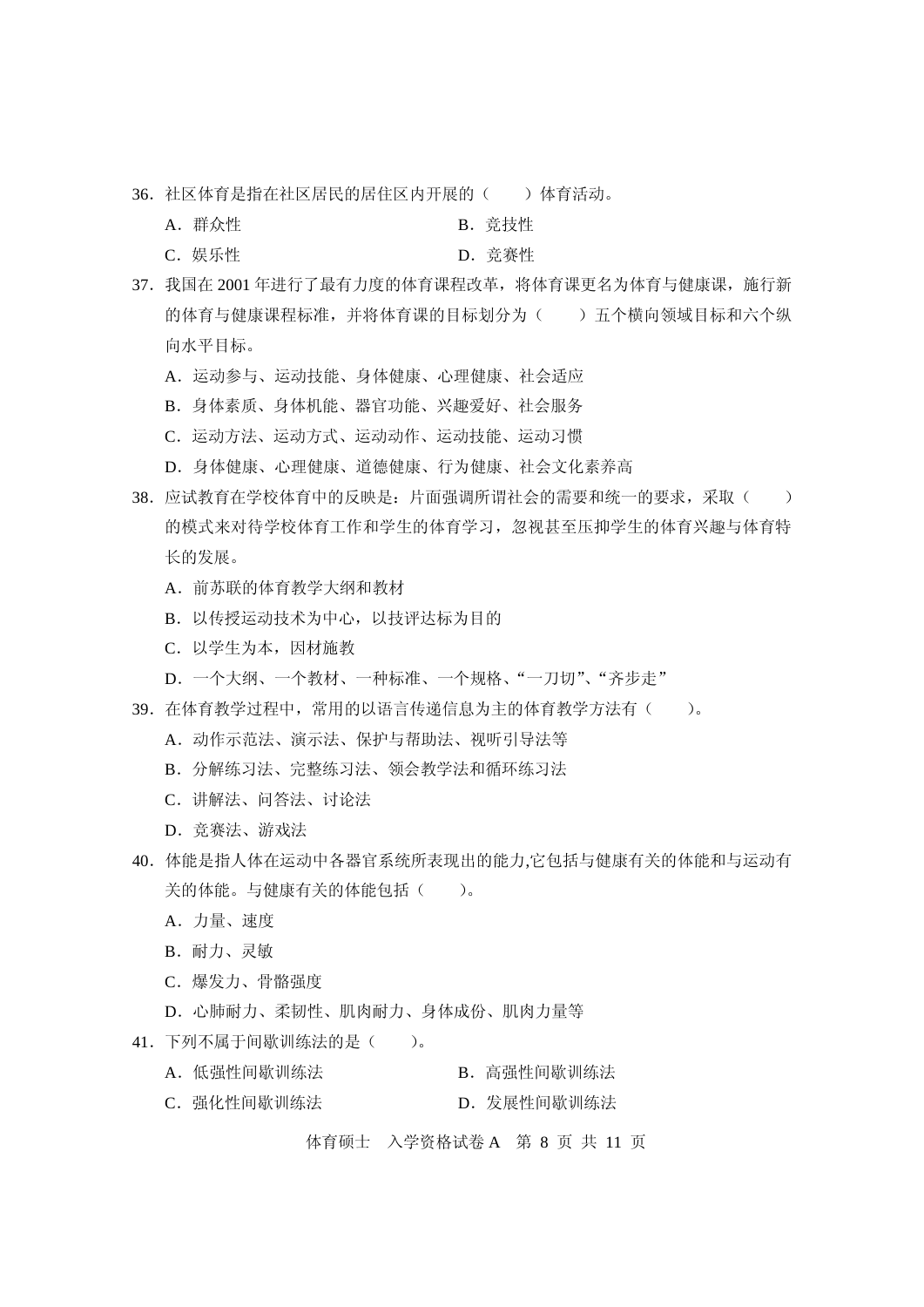| 42. 等动力量训练法的优点是(  ),并在各个角度上的力量都能得到提高。 |                   |                    |                 |
|---------------------------------------|-------------------|--------------------|-----------------|
| A. 肌肉长度和角度都有变化                        |                   | B. 肌肉力臂和张力都有变化     |                 |
| C. 力臂长度和张力都有变化                        |                   | D. 肌肉长度和张力都有变化     |                 |
| 43. 采用持续训练法发展有氧耐力的负荷应该控制心率在(          |                   |                    | $\sum_{\alpha}$ |
| A. 150 次/分~160 次/分                    |                   | B. 170 次/分~180 次/分 |                 |
| C. 140 次/分~170 次/分                    |                   | D. 120 次/分~150 次/分 |                 |
| 44. 发展最大力量的负荷强度不宜低于本人最大负重量的(          |                   |                    | $\lambda$       |
| $A.40\%$                              |                   | <b>B.</b> 30%      |                 |
| C. 50%                                |                   | D. 20%             |                 |
| 45. 下列不属于动作要素的内容是(                    | $\lambda_{\rm o}$ |                    |                 |
| A. 动作轨迹                               |                   | B. 动作质量            |                 |
| C. 动作时间                               |                   | D. 动作力量            |                 |

- 五、体育综合判断题(判断下列各命题是否正确,正确的在字母"A"上填涂,错误的在字母 "B"上填涂, 在其它字母上填涂的无效。每小题 1 分, 共 15 分)
- 46.体育运动按人体参与活动的基本方式分类,可分为走、跑、跳跃、投掷、攀登、爬跃、 悬垂支撑和平衡、角力等。()
- 47. 运动能力即指运动员的参赛能力, 是竞技能力诸多表现中的一种。()
- 48. 运动训练方法是指在运动训练过程中, 为提高某一竞技运动能力、完成某一具体的训练 任务所采用的身体练习,是具体的有目的的身体活动方式。()
- 49.间歇训练法是指对练习过程组间间歇时间做出严格规定,使机体处于不完全恢复状态下, 反复进行训练的练习方法。()
- 50. 运动员运动技术水平的高低,通过其动作质量判定。()
- 51. 暗示训练法是指在训练中采用有效刺激物把运动员的心理状态引导到某一个事物或方向 上去的训练方法,可为顺利完成训练与比赛任务建立良好的心理状态。( )
- 52.动作技能形成、提高的过程是:热身和逐渐加强运动负荷的阶段→根据教学的需要调整 和控制运动负荷的阶段→恢复和逐渐降低运动负荷的阶段。()
- 53. 不管在什么时候使用队列队形,应尽量达到如下基本要求: 1) 简捷高效; 2) 利于课堂 教学; 3)合理利用口令。()

体育硕士 入学资格试卷 A 第 9 页 共 11 页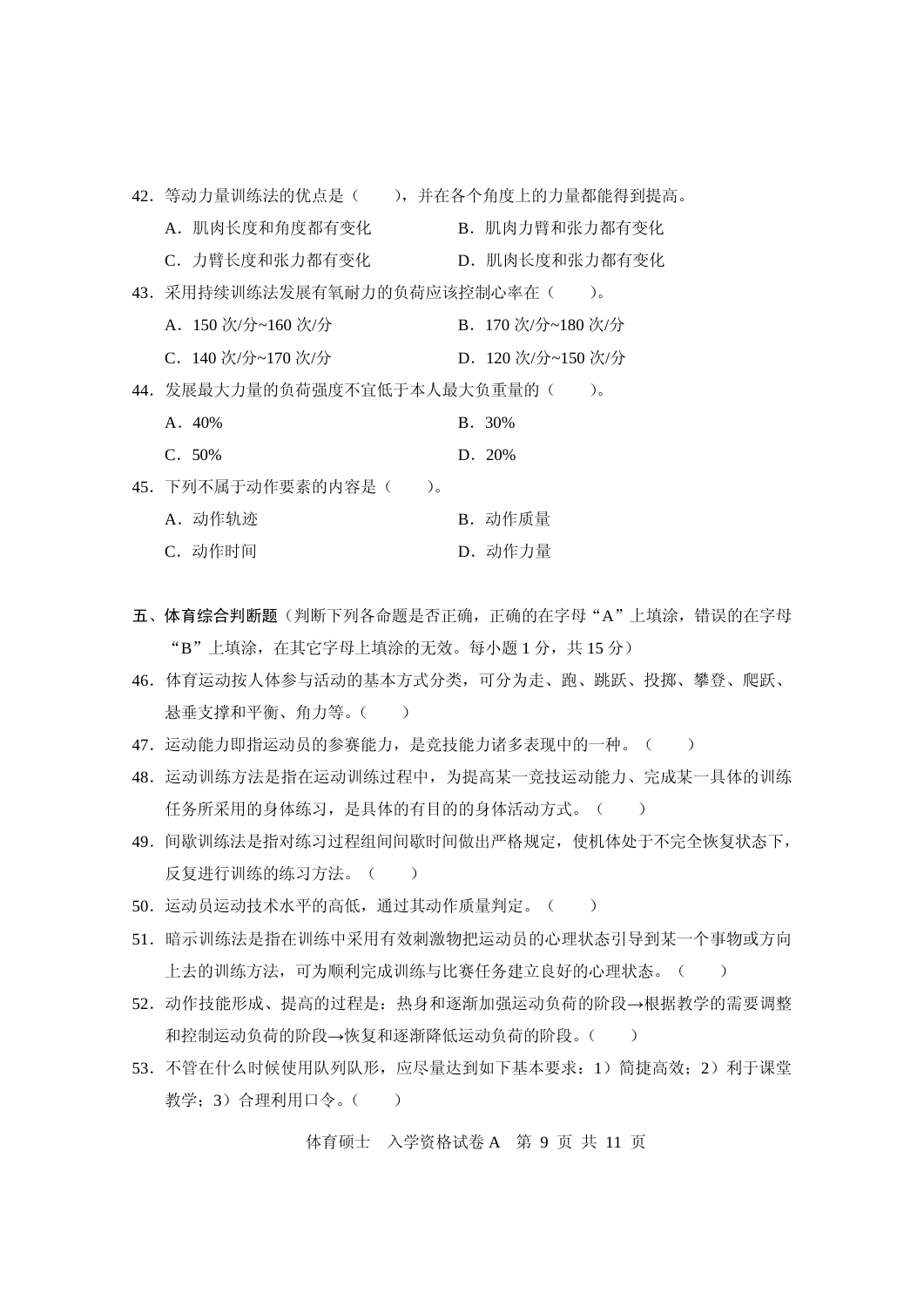- 54. "有价值的弯路", 即费时间又没有实际意义的步骤; "无价值的弯路"即虽看起来稍费 时间但实际上是很重要的步骤。()
- 55.在场地器材的布置中要注意以下问题:1)灵活性;2)开放性;3)综合性;4)兴趣性; 5)自主性。( )
- 56. 慢肌纤维较快肌纤维兴奋阈低、收缩力大且持续时间长。()
- 57. 血浆与血清的主要区别在于血浆含有纤维蛋白原, 而血清则不含此蛋白。()
- 58. 心交感神经兴奋时可引起心率加快,心肌收缩力减弱。()
- 59. "极点"的出现标志着进入工作状态的结束。()
- 60.适当的运动可有效提高机体免疫系统功能水平,过量运动则会导致免疫系统功能水平下 降。( )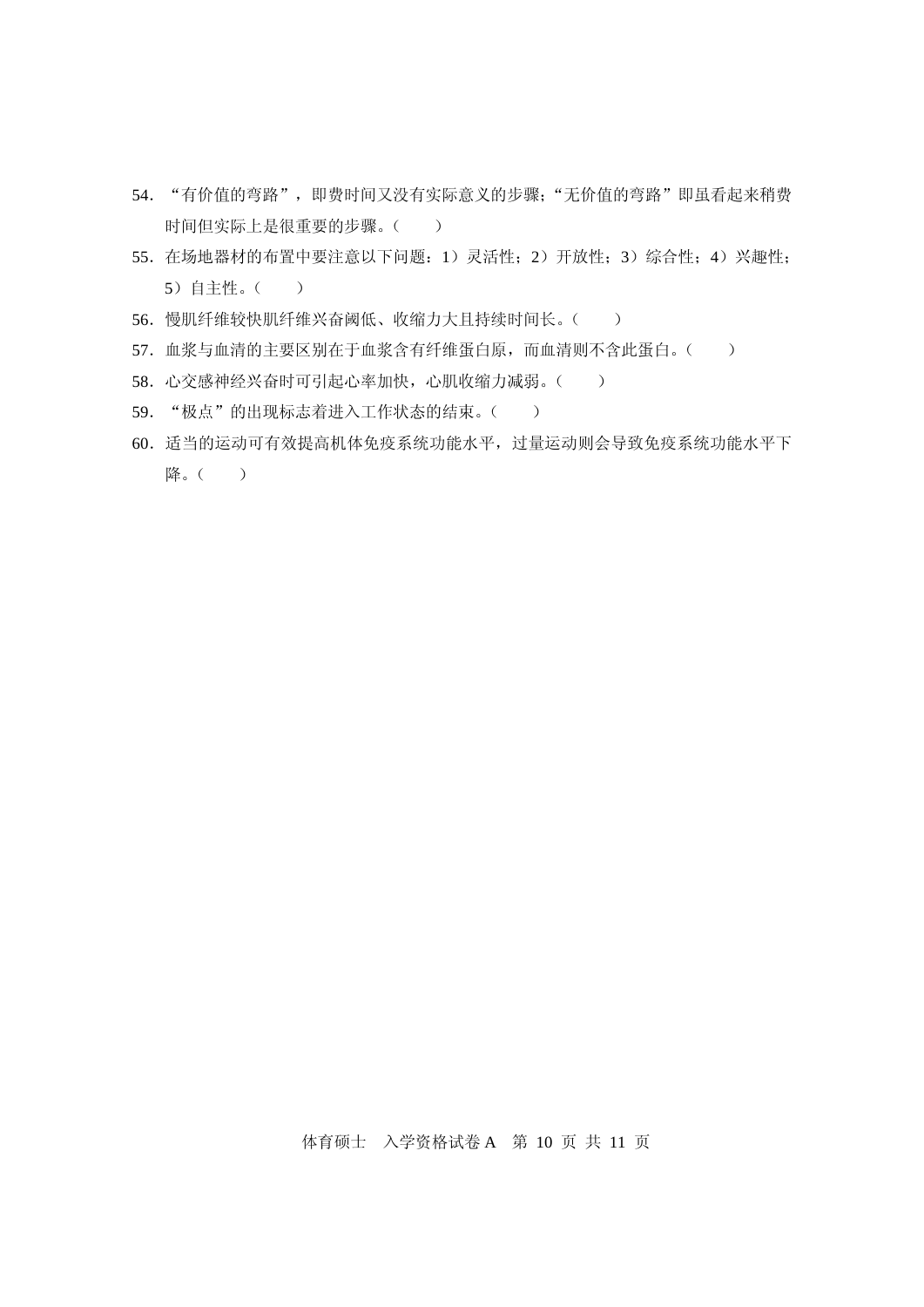## 第二部分

## Ⅰ 运动生理学

一、论述题(15 分)

请结合运动实践论述运动性疲劳的概念及产生机制,并举例说明运动性疲劳的产生与消 除。

二、案例分析题(15 分)

研究发现优秀的长跑运动员股四头肌 I 型肌纤维百分比明显高于优秀短跑运动员,而 II 型肌纤维则明显低于优秀短跑运动员。试分析此现象的可能原因及生理意义。

### Ⅱ 学校体育学

一、论述题(15 分)

试述体育课程内容选择的标准。

二、案例分析题(15分)

在一次以学校体育与竞技体育为主题的学术研讨会上,存在着两种观点,一种观点认为: 学校体育的目的是增强学生的体质,增进学生的健康水平,使学生掌握体育的基本知识、技 术和技能;而竞技体育则是搞训练,争冠军、拿奖牌,是少数竞技精英从事的运动,所以不 宜把竞技运动引入到学校体育中来。另一种观点认为:学校体育要尽量多地采用竞技运动技 术,并认为学校体育改革要以竞技运动为导向,使学校成为竞技运动后备人才培养的基地。 请你从学校体育与竞技运动的关系出发,试分析如何正确认识和处理学校体育与竞技运动的 关系。

### Ⅲ 运动训练学

一、论述题(15 分)

试述技术训练过程中应该处理好哪些关系以及怎样处理好这些关系。

二、案例分析题(15分)

某短跑运动员经过7年较系统的100米跑运动训练后,近几年的运动成绩一直进步很快, 但是从2008年12月开始,其运动成绩不但停滞不前,而且还略有下降,直到2009年6月这种现 象才消失,运动成绩才有了新的提高。

试运用运动训练学理论诊断这种情况,并分析出现这种情况的原因。

体育硕士 入学资格试卷 A 第 11 页 共 11 页